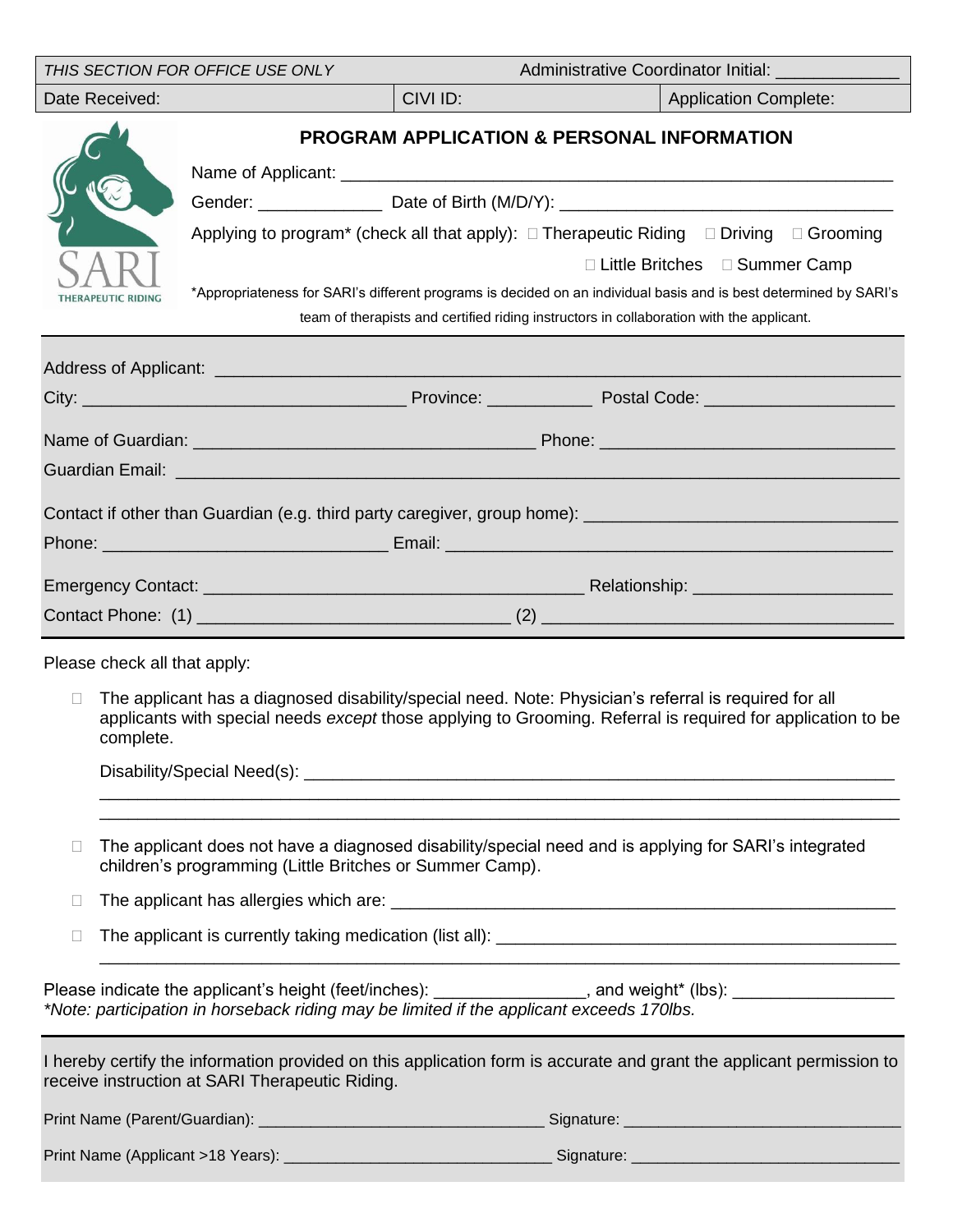### **PROGRAM INFORMATION FOR APPLICANTS**

SARI Therapeutic Riding provides opportunities for people with special needs to move towards greater independence and freedom through their connection with horses. SARI offers five programs to include participants of all levels and abilities.

| Program                                                                                                                                                                                                                                                                                                       | <b>Session Structure</b>                                                                  | Details on Applying to Program                                                                                                                                                                 |  |  |  |
|---------------------------------------------------------------------------------------------------------------------------------------------------------------------------------------------------------------------------------------------------------------------------------------------------------------|-------------------------------------------------------------------------------------------|------------------------------------------------------------------------------------------------------------------------------------------------------------------------------------------------|--|--|--|
| <b>Therapeutic Riding</b><br>Horseback riding lessons are<br>specialized to meet each rider's<br>physical, social, communication and<br>independence goals.<br><b>Driving</b><br>Promotes social interaction, team work<br>and physical activity as participants<br>ride along behind a horse-drawn<br>wagon. | 30 minutes, once per week<br>Three sessions:<br>Fall, Winter, Spring                      | 1. Complete "Program Application &<br>Personal Information"<br>2. Complete "Physician's Referral"<br>3. Submit both documents to the SARI<br>office to consider your application<br>complete.* |  |  |  |
| Grooming<br>Promotes social interaction on the<br>ground through grooming horses and<br>learning horsemanship skills.                                                                                                                                                                                         | 60 minutes, once per week<br>Three sessions:<br>Fall, Winter, Spring                      | 1. Complete "Program Application &<br>Personal Information"<br>2. Submit document to the SARI office.                                                                                          |  |  |  |
| <b>Little Britches</b><br>A fun-filled integrated program open to<br>children with and without special<br>needs, age 4-12. Participants enjoy<br>crafts, games, songs, and a pony ride.                                                                                                                       | Half days (AM or PM)<br>One Sunday per month<br>Spring (March-June)<br>or Fall (Sept-Dec) | 1. Complete "Program Application &<br>Personal Information"<br>2. If applicant has a diagnosed special<br>need, complete "Physician's Referral"*<br>3. Submit document(s) to the SARI office.  |  |  |  |
| <b>Summer Camp</b><br>An exciting day camp for kids age 4 to<br>18. Participants enjoy horseback riding<br>lessons, crafts, guest speakers, theme<br>days and horsemanship activities.                                                                                                                        | Full days, 9am to 4pm<br>Monday to Friday,<br>July and August                             | Please include your selection of dates<br>for participation: <u>containing</u><br>4. Payment and application are required to<br>hold spot.                                                     |  |  |  |

\*Applicants with special needs will be contacted for assessment by SARI's team of therapists and certified riding instructors to determine suitability for participation in programs. This process costs \$75 (Therapeutic Riding and Driving only) and takes up to 60 minutes and includes a portion with horses. This process is mandatory to optimize safety and participant's experience while at SARI.

| THIS SECTION FOR OFFICE USE ONLY & ADMINISTRATIVE COORDINATOR NOTES:                                  |  |  |  |  |  |  |  |  |  |                                  |
|-------------------------------------------------------------------------------------------------------|--|--|--|--|--|--|--|--|--|----------------------------------|
| Applicant choice of Little Britches (circle):<br>\$ Received Staff Initials:<br>SPRING<br><b>FALL</b> |  |  |  |  |  |  |  |  |  |                                  |
| Applicant choice of Camp Week(s) (circle): 1 2 3 4 5 6 7 8 9                                          |  |  |  |  |  |  |  |  |  | \$ Received Staff Initials: 1997 |
| <b>Notes:</b>                                                                                         |  |  |  |  |  |  |  |  |  |                                  |
|                                                                                                       |  |  |  |  |  |  |  |  |  |                                  |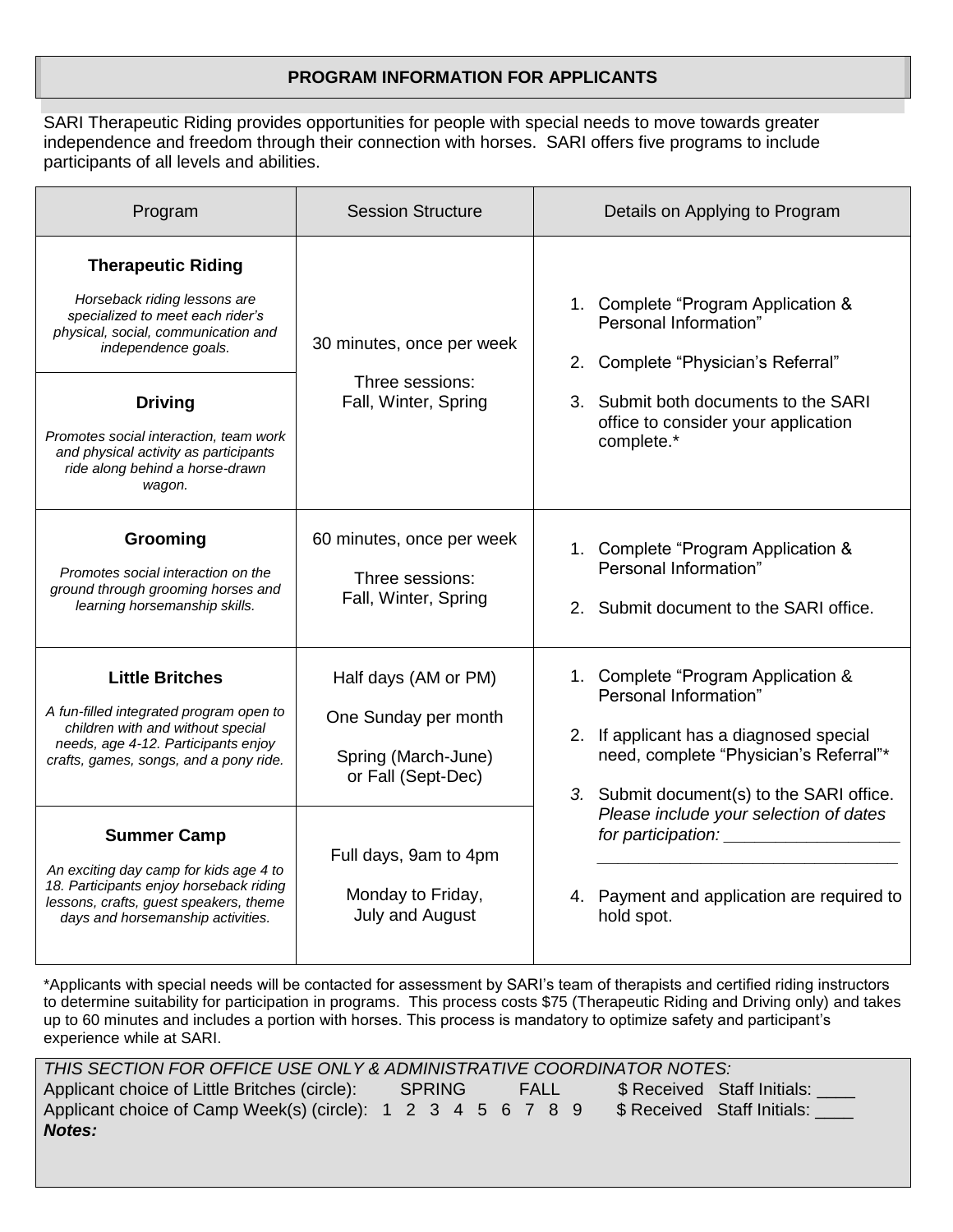

12659 Medway Road, R.R. #1 Arva, Ontario N0M 1C0 Phone: (519) 666-1123 Fax: (519) 666-1971 email: office@sari.ca www.sari.ca

Dear Physician,

Thank you for completing the referral form for your patient to apply to participate in the program at SARI Therapeutic Riding. Your comments will help our therapists and instructors decide on this patient's suitability for riding or driving and help them provide a better quality individualized program for the patient. Where possible, please be specific with your comments. The physician is asked to complete the entire form. For this reason, please stamp the final page of the referral with your office's stamp. If any part of the referral is incomplete or completed by the parent/guardian, the form will be returned to the applicant and they will not be placed onto the wait list. Please take the time to ensure each space is complete.

Please review the list of contraindications and precautions, and consider the ones that may be applicable for your patient. If you have any questions or concerns, contact the SARI office. As well, please review the list of conditions that require cervical spine and/or flexion-extension X-ray. If an X-ray is indicated, please attach a copy of the results of the X-ray report to this referral.

Upon receiving your referral and other documentation from the applicant, he/she will be booked for an assessment by a Physical or Occupational Therapist, as well as the Program Manager. This evaluation will assess the rider's abilities on and off the horse and determine the appropriateness of the applied for program. The assessment will also determine special requirements and adaptations needed for riding. The rider may be reassessed should it be warranted.

Horseback riding is considered a risk sport; therefore the highest standards of safety and therapeutic riding instruction, as per the Canadian Therapeutic Riding Association and the Professional Association of Therapeutic Horsemanship International, are maintained.

SARI offers three sessions per year and classes run weekly for 30-60 minutes, depending on the size and ability of the class participants. Depending on the level of the ability of rider, he/she may have a volunteer lead the horse and may have one or two volunteers walk beside the horse to provide physical support. The majority of classes are walk-trot or walk only. Please consider the implications of the horse's gait (i.e. smooth, choppy, animated) on your patient when on horseback before deeming this an appropriate activity for the applicant.

Thank you again for completing the referral form. If you have any questions about your patient's participation in the program or have other questions about SARI and therapeutic equine programs in general please do not hesitate to call the office at 519-666-1123.

Sincerely,

Diane Blackall Executive Director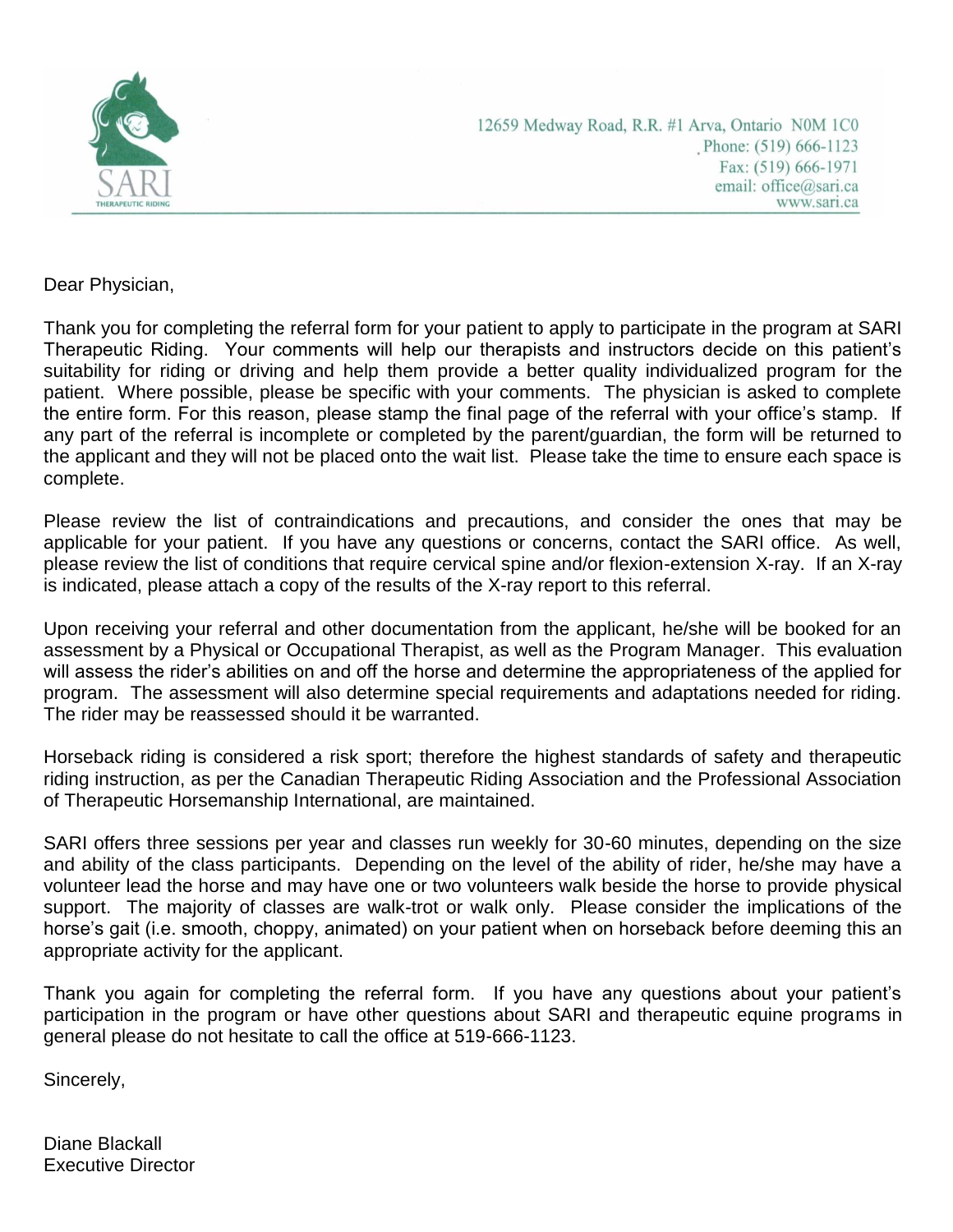## **SARI THERAPEUTIC RIDING CONTRAINDICATIONS AND PRECAUTIONS FOR THERAPEUTIC RIDING**

The following conditions may represent precautions or contraindications to therapeutic horseback riding if present in potential participants. Therefore, when completing the physician's referral, please note whether these conditions are present and to what degree.

## **ABSOLUTE CONTRAINDICATIONS**

### **ORTHOPEDIC**

- Acute arthritis
- Acute herniated disc or prolapsed disc
- Atlanto-axial instabilities
- Coax athrosis (degeneration of hip joint)
- Structural cranial deficits
- Osteogenesis imperfecta
- Pathological fractures
- Spondylothesis
- Structural scoliosis >30 degrees, excessive kyphosis or lordosis or hemivertebra
- Spinal stenosis

#### **NEUROLOGICAL**

- CVA secondary to unclipped aneurysm or angioma
- Paralysis due to spinal cord injury above T6 (adult)
- Spina bifida associations Chiari II malformations, hydromyelia, tethered cord
- Uncontrolled seizures within the last 12 months

## **MEDICAL/PSYCHOLOGICAL**

- Obesity or >170 lbs
- Anticoagulants

#### **OTHER**

- Age under 2 years old
- Any condition that the instructor, therapist, physician or program does not feel comfortable accepting into the program

## **RELATIVE CONTRAINDICATIONS AND PRECAUTIONS**

#### **ORTHOPEDIC**

- Arthrogryposis
- Heterotopic ossification
- Hip subluxation, dislocation or dysphasia
- Osteoporosis
- Spinal fusion/fixation, Harrington Rod (within 2 years of surgery)
- Spinal instabilities/abnormalities
- Spinal orthoses

#### **NEUROLOGIC**

- Amyotrophic Lateral Sclerosis
- Fibromyalgia
- Gullian Barre Syndrome
- Exacerbation of Multiple Sclerosis
- Post Polio Syndrome
- Hydrocephalic shunt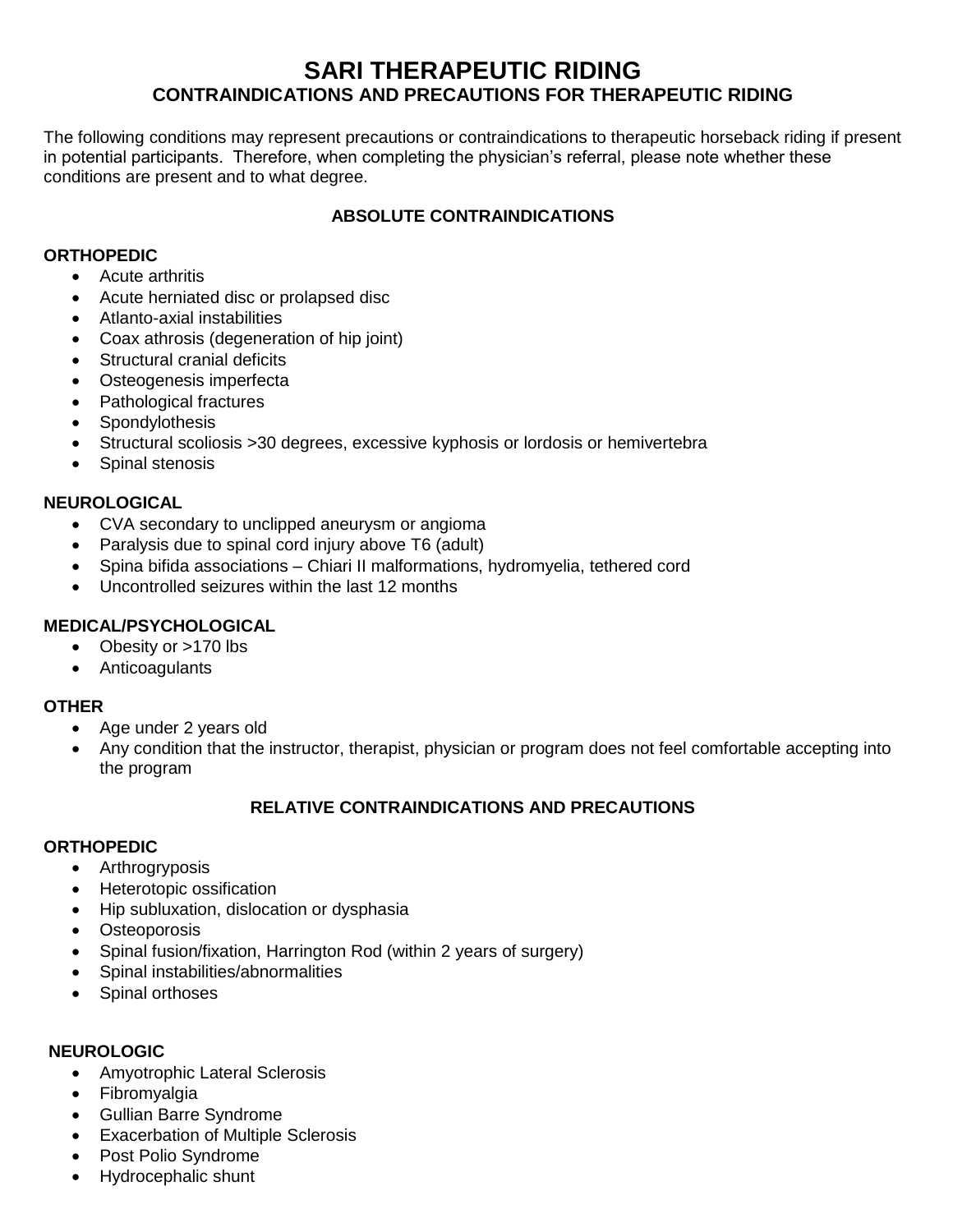#### **MEDICAL/PSYCHOSOCIAL**

- Abusive or disruptive behaviour
- Cancer
- Hemophilia
- History of skin breakdown or skin grafts
- Abnormal fatigue
- Incontinence (must wear protection)
- Peripheral vascular disease
- Sensory deficits
- Serious heart condition or hypertension
- Significant allergies
- Surgery within the last three months
- Uncontrolled diabetes
- Indwelling catheter

## **FLEXION/EXTENSION X-RAY REQUIRED FOR ATRAUMATIC FACTORS THAT MAY BE ASSOCIATED WITH AN UNSTABLE UPPER CERVICAL SPINE**

- Down syndrome
- Os odontoidum
- Athetoid cerebral palsy
- Rheumatoid arthritis of cervical vertebrae
- Congenital torticollis
- Sprengel deformity
- Ankylosing spondylitis
- Congenital atlanto-occipital instability
- Klippel-Feil syndrome
- Chiari malformation with condylar hydroplasia
- Fusion of C2-C3
- Lateral mass degeneration change at C1-C2
- Systemic lupus
- Morquio disease
- Non-rheumatoid cranial settling
- Subluxation of upper cervical vertebrae due to tumours or infection
- Idiopathic laxity of the ligaments
- Grisel's syndrome
- Lesch-Nyhan syndrome
- Marshall-Smith syndrome
- Diffuse idiopathic hyperostosis
- Congenital chondrodysplasia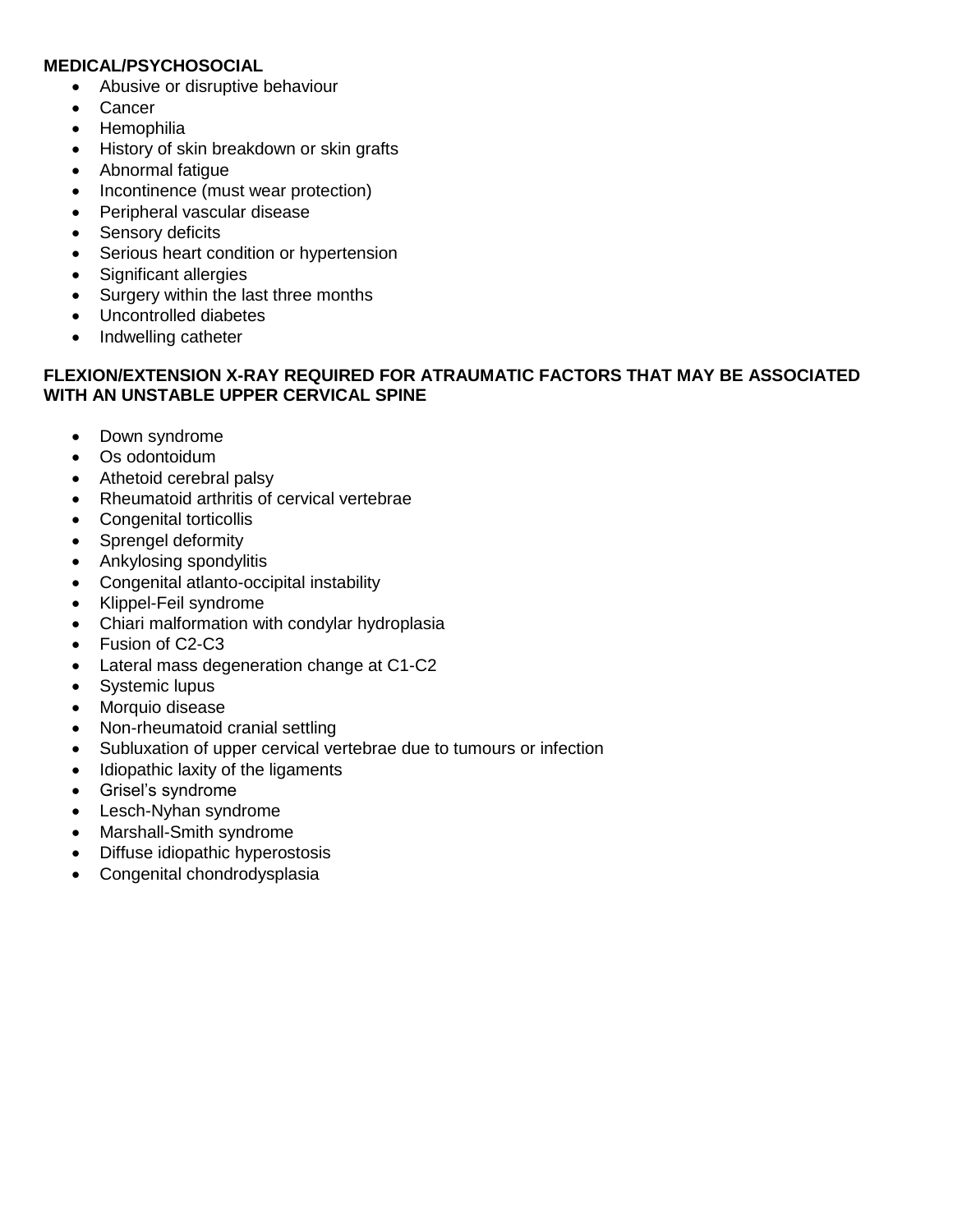# **SARI THERAPEUTIC RIDING PHYSICIAN'S REFERRAL**

| <b>NAME OF CLIENT</b>                                                     | <b>DATE OF BIRTH</b> |                      |
|---------------------------------------------------------------------------|----------------------|----------------------|
| WEIGHT *Participation in horseback riding may be<br>limited above 170lbs. | <b>HEIGHT</b>        |                      |
| <b>PRIMARY DIAGNOSIS</b>                                                  |                      | <b>DATE OF ONSET</b> |
| <b>SECONDARY DIAGNOSIS OR ASSOCIATIONS</b>                                |                      | <b>DATE OF ONSET</b> |

#### **PLEASE CIRCLE APPROPRIATE RESPONSE AND COMMENT SPECIFICALLY AND AS NECESSARY**

| <b>AUDITORY</b><br><b>IMPAIRMENTS</b>    | <b>NO</b>   | <b>YES</b> | IF YES, BE SPECIFIC:                                  |                                                                                                                                                              |                               |                             |  |  |  |  |  |  |
|------------------------------------------|-------------|------------|-------------------------------------------------------|--------------------------------------------------------------------------------------------------------------------------------------------------------------|-------------------------------|-----------------------------|--|--|--|--|--|--|
| <b>SPEECH</b><br><b>IMPAIRMENTS</b>      | <b>NO</b>   | <b>YES</b> | IF YES, BE SPECIFIC (i.e. verbal, non-verbal, other): |                                                                                                                                                              |                               |                             |  |  |  |  |  |  |
|                                          |             |            |                                                       | MODE OF COMMUNICATION (i.e. PECS, ASL):                                                                                                                      |                               |                             |  |  |  |  |  |  |
| <b>VISUAL</b><br><b>IMPAIRMENTS</b>      | <b>NO</b>   | <b>YES</b> |                                                       | IF YES, BE SPECIFIC:                                                                                                                                         |                               |                             |  |  |  |  |  |  |
| <b>BEHAVIOURAL</b><br><b>CONCERNS</b>    | <b>NO</b>   | <b>YES</b> |                                                       | IF YES, BE SPECIFIC: (as to how the applicant's behaviour may affect<br>their level of risk around horses, i.e. flight risk, aggression, lack of fear, etc.) |                               |                             |  |  |  |  |  |  |
|                                          |             |            |                                                       |                                                                                                                                                              |                               |                             |  |  |  |  |  |  |
| <b>MENTAL HEALTH</b><br><b>CONCERNS</b>  | <b>NO</b>   | <b>YES</b> | IF YES, BE SPECIFIC:                                  |                                                                                                                                                              |                               |                             |  |  |  |  |  |  |
|                                          |             |            |                                                       |                                                                                                                                                              |                               |                             |  |  |  |  |  |  |
| <b>CIRCULATORY</b><br><b>IMPAIRMENTS</b> | <b>NO</b>   | <b>YES</b> |                                                       | IF YES, BE SPECIFIC:                                                                                                                                         |                               |                             |  |  |  |  |  |  |
| <b>ABNORMAL</b><br><b>SENSATION</b>      | <b>NO</b>   | <b>YES</b> | IF YES, BE SPECIFIC:                                  |                                                                                                                                                              |                               |                             |  |  |  |  |  |  |
| <b>INCONTINENCE</b>                      | <b>NO</b>   | <b>YES</b> |                                                       |                                                                                                                                                              |                               |                             |  |  |  |  |  |  |
| <b>SEIZURES</b>                          | <b>NONE</b> |            | <b>ABSENCE</b>                                        | <b>PARTIAL</b><br><b>COMPLEX</b>                                                                                                                             | <b>TONIC</b><br><b>CLONIC</b> | <b>DATE OF LAST SEIZURE</b> |  |  |  |  |  |  |
| <b>DIABETIC</b>                          | <b>NO</b>   | <b>YES</b> |                                                       |                                                                                                                                                              |                               |                             |  |  |  |  |  |  |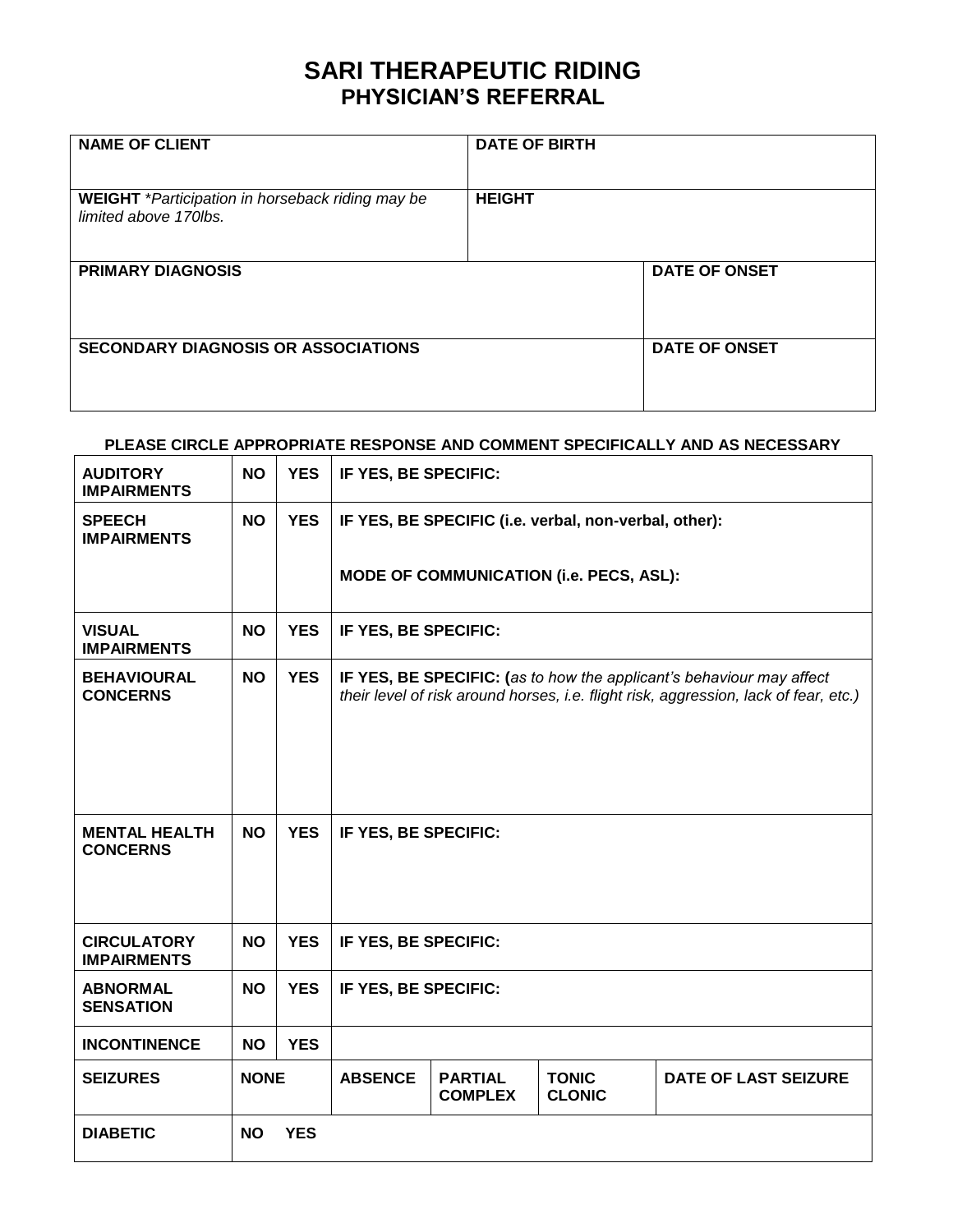| <b>HIP SUBLUXATION OR DISLOCATION</b>     | <b>NO</b>     | <b>YES</b>      | IF YES, BE SPECIFIC:              |                                   |                 |
|-------------------------------------------|---------------|-----------------|-----------------------------------|-----------------------------------|-----------------|
| <b>CO-ORDINATION OF UPPER EXTREMITIES</b> |               | <b>NORMAL</b>   | <b>ABNORMAL</b>                   | <b>GROSSLY</b><br><b>ABNORMAL</b> |                 |
| <b>CO-ORDINATION OF LOWER EXTREMITIES</b> | <b>NORMAL</b> | <b>ABNORMAL</b> | <b>GROSSLY</b><br><b>ABNORMAL</b> |                                   |                 |
| <b>MUSCLE TONE – UPPER EXTREMITIES</b>    |               | <b>NORMAL</b>   | <b>HIGH TONE</b>                  | <b>LOW TONE</b>                   |                 |
| <b>MUSCLE TONE - LOWER EXTREMITIES</b>    |               |                 | <b>NORMAL</b>                     | <b>HIGH TONE</b>                  | <b>LOW TONE</b> |
| <b>MUSCLE TONE – TRUNK &amp; NECK</b>     |               | <b>NORMAL</b>   | <b>HIGH TONE</b>                  | <b>LOW TONE</b>                   |                 |
| <b>SITTING BALANCE STATIC</b>             |               |                 | <b>GOOD</b>                       | <b>FAIR</b>                       | <b>POOR</b>     |
| SITTING BALANCE DYNAMIC                   |               |                 | GOOD                              | <b>FAIR</b>                       | <b>POOR</b>     |
| <b>STANDING BALANCE STATIC</b>            |               | <b>GOOD</b>     | <b>FAIR</b>                       | <b>POOR</b>                       |                 |
| <b>STANDING BALANCE DYNAMIC</b>           | <b>GOOD</b>   | <b>FAIR</b>     | <b>POOR</b>                       |                                   |                 |

| <b>MEDICATIONS</b>                                                                               | <b>PLEASE SPECIFY:</b>                    |  |  |  |  |  |
|--------------------------------------------------------------------------------------------------|-------------------------------------------|--|--|--|--|--|
| <b>MEDICATION SIDE EFFECTS</b>                                                                   | <b>PLEASE SPECIFY:</b>                    |  |  |  |  |  |
| <b>RELEVANT SURGERIES AND</b><br><b>DATES</b>                                                    | <b>PLEASE SPECIFY:</b>                    |  |  |  |  |  |
| <b>ASSISTIVE DEVICES, BRACES,</b><br><b>SPINAL RODS OR FUSION</b>                                | <b>PLEASE SPECIFY:</b>                    |  |  |  |  |  |
| <b>SHUNTS</b>                                                                                    | <b>NO/YES</b><br>IF YES, BE SPECIFIC:     |  |  |  |  |  |
| <b>KNOWN ALLERGIES</b>                                                                           |                                           |  |  |  |  |  |
| <b>DATE OF LAST TETANUS</b>                                                                      |                                           |  |  |  |  |  |
| <b>COMMUNICABLE DISEASES</b>                                                                     | <b>NO/YES</b><br>IF YES, BE SPECIFIC:     |  |  |  |  |  |
| <b>DOWN SYNDROME &amp;</b><br><b>RHEUMATOID CERVICAL SPINE</b><br>X-RAYS (see contraindications) | <b>YEAR &amp; DETAILS (attach report)</b> |  |  |  |  |  |
| <b>FLEXION/EXTENSION X-RAYS</b><br><b>REQUIRED</b> (see contraindications)                       | YEAR & DETAILS (attach report)            |  |  |  |  |  |